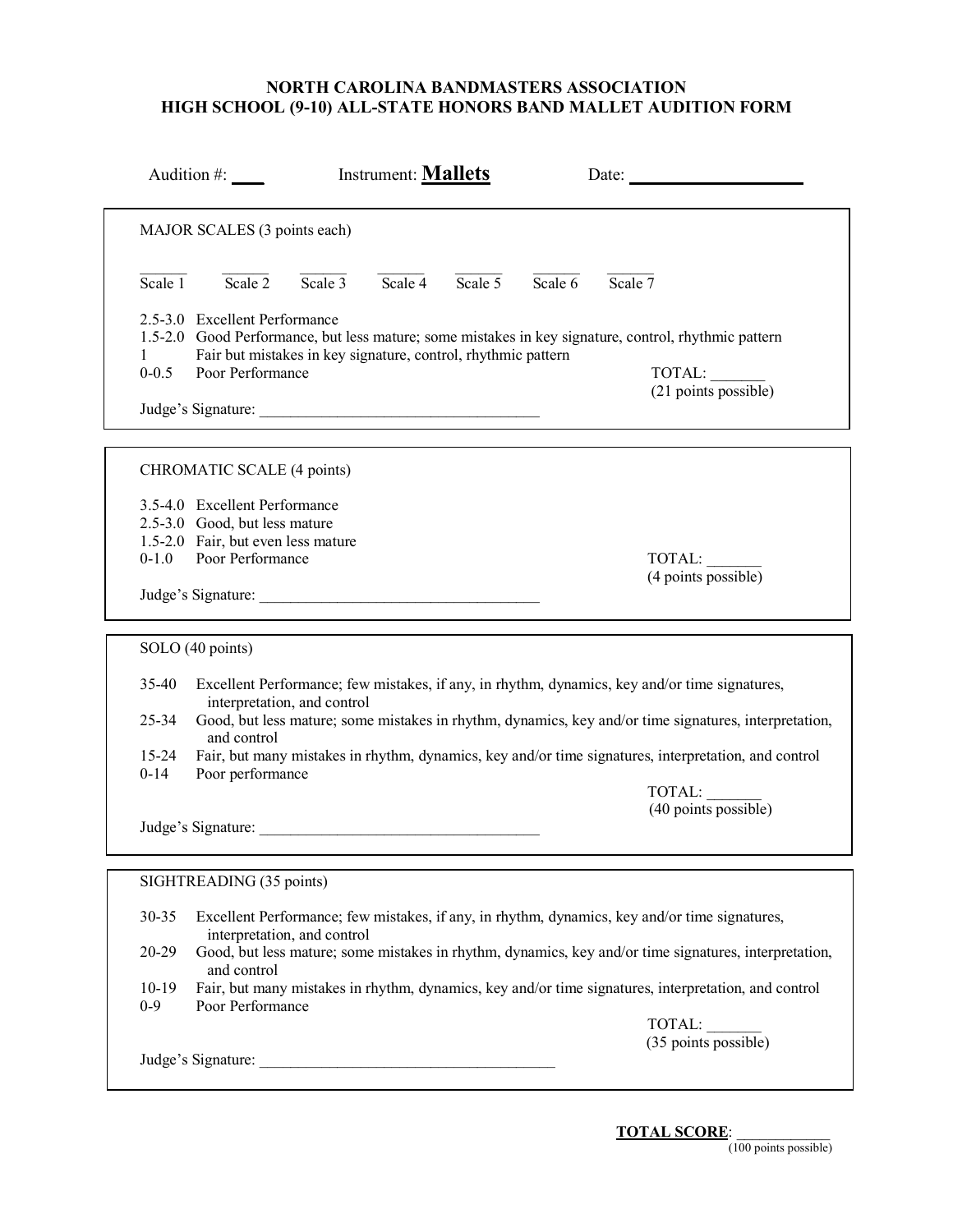| Audition #: $1$                                                                                                                                             | <b>Instrument: Mallets</b>                                    | Date: March 5, 2016                                                                                                                                                                                                                                                                                            |
|-------------------------------------------------------------------------------------------------------------------------------------------------------------|---------------------------------------------------------------|----------------------------------------------------------------------------------------------------------------------------------------------------------------------------------------------------------------------------------------------------------------------------------------------------------------|
| MAJOR SCALES (3 points each)                                                                                                                                |                                                               |                                                                                                                                                                                                                                                                                                                |
| Scale $\overline{2}$<br>Scale $3$<br>Scale 1                                                                                                                | Scale $\overline{4}$<br>Scale $5$                             | Scale $7$<br>Scale 6                                                                                                                                                                                                                                                                                           |
| 2.5-3.0 Excellent Performance<br>$\mathbf{I}$<br>Poor Performance<br>$0 - 0.5$                                                                              | Fair but mistakes in key signature, control, rhythmic pattern | 1.5-2.0 Good Performance, but less mature; some mistakes in key signature, control, rhythmic pattern<br>TOTAL:<br>(21 points possible)                                                                                                                                                                         |
| CHROMATIC SCALE (4 points)                                                                                                                                  |                                                               |                                                                                                                                                                                                                                                                                                                |
| 3.5-4.0 Excellent Performance<br>2.5-3.0 Good, but less mature<br>1.5-2.0 Fair, but even less mature<br>$0 - 1.0$<br>Poor Performance<br>Judge's Signature: |                                                               | TOTAL:<br>(4 points possible)                                                                                                                                                                                                                                                                                  |
| SOLO (40 points)                                                                                                                                            |                                                               |                                                                                                                                                                                                                                                                                                                |
| 35-41<br>interpretation, and control<br>$25 - 34$<br>and control<br>$15 - 25$<br>$0 - 15$<br>Poor performance                                               |                                                               | Excellent Performance; few mistakes, if any, in rhythm, dynamics, key and/or time signatures,<br>Good, but less mature; some mistakes in rhythm, dynamics, key and/or time signatures, interpretation,<br>Fair, but many mistakes in rhythm, dynamics, key and/or time signatures, interpretation, and control |
| Judge's Signature:                                                                                                                                          |                                                               | TOTAL:<br>(40 points possible)                                                                                                                                                                                                                                                                                 |
| SIGHTREADING (35 points)                                                                                                                                    |                                                               |                                                                                                                                                                                                                                                                                                                |
| 30-35<br>interpretation, and control                                                                                                                        |                                                               | Excellent Performance; few mistakes, if any, in rhythm, dynamics, key and/or time signatures,                                                                                                                                                                                                                  |
| 20-29<br>and control                                                                                                                                        |                                                               | Good, but less mature; some mistakes in rhythm, dynamics, key and/or time signatures, interpretation,                                                                                                                                                                                                          |
| $10-19$<br>$0 - 9$<br>Poor Performance                                                                                                                      |                                                               | Fair, but many mistakes in rhythm, dynamics, key and/or time signatures, interpretation, and control<br>TOTAL:                                                                                                                                                                                                 |
|                                                                                                                                                             |                                                               | $(35$ points possible)                                                                                                                                                                                                                                                                                         |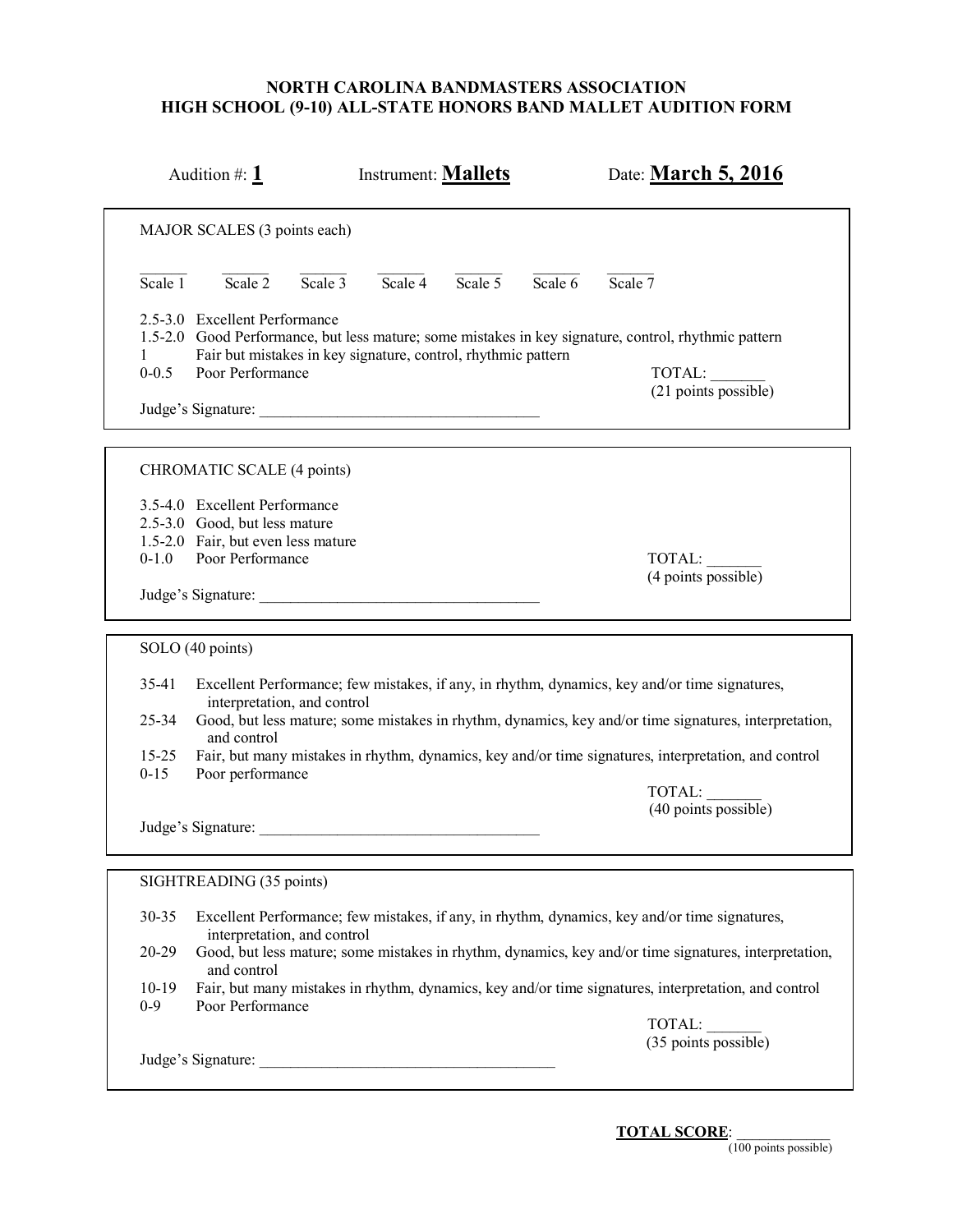| MAJOR SCALES (3 points each)                                                                                                                                |                                                               |                                                                                                                                                                                                                                                                                                                          |
|-------------------------------------------------------------------------------------------------------------------------------------------------------------|---------------------------------------------------------------|--------------------------------------------------------------------------------------------------------------------------------------------------------------------------------------------------------------------------------------------------------------------------------------------------------------------------|
|                                                                                                                                                             |                                                               |                                                                                                                                                                                                                                                                                                                          |
| $\overline{\text{Scale} 1}$<br>Scale $\overline{2}$<br>Scale $3$                                                                                            | Scale $\overline{4}$<br>Scale $5$                             | Scale 7<br>Scale 6                                                                                                                                                                                                                                                                                                       |
| 2.5-3.0 Excellent Performance<br>1<br>$0 - 0.5$<br>Poor Performance                                                                                         | Fair but mistakes in key signature, control, rhythmic pattern | 1.5-2.0 Good Performance, but less mature; some mistakes in key signature, control, rhythmic pattern<br>TOTAL:<br>(21 points possible)                                                                                                                                                                                   |
| CHROMATIC SCALE (4 points)                                                                                                                                  |                                                               |                                                                                                                                                                                                                                                                                                                          |
| 3.5-4.0 Excellent Performance<br>2.5-3.0 Good, but less mature<br>1.5-2.0 Fair, but even less mature<br>$0 - 1.0$<br>Poor Performance<br>Judge's Signature: |                                                               | TOTAL:<br>(4 points possible)                                                                                                                                                                                                                                                                                            |
| SOLO (40 points)                                                                                                                                            |                                                               |                                                                                                                                                                                                                                                                                                                          |
| 35-42<br>interpretation, and control<br>$25 - 34$<br>and control<br>$15 - 26$                                                                               |                                                               | Excellent Performance; few mistakes, if any, in rhythm, dynamics, key and/or time signatures,<br>Good, but less mature; some mistakes in rhythm, dynamics, key and/or time signatures, interpretation,<br>Fair, but many mistakes in rhythm, dynamics, key and/or time signatures, interpretation, and control           |
| $0 - 16$<br>Poor performance<br>Judge's Signature:                                                                                                          |                                                               | TOTAL:<br>(40 points possible)                                                                                                                                                                                                                                                                                           |
| SIGHTREADING (35 points)                                                                                                                                    |                                                               |                                                                                                                                                                                                                                                                                                                          |
| 30-35<br>interpretation, and control<br>20-29<br>and control<br>$10-19$<br>$0-9$<br>Poor Performance                                                        |                                                               | Excellent Performance; few mistakes, if any, in rhythm, dynamics, key and/or time signatures,<br>Good, but less mature; some mistakes in rhythm, dynamics, key and/or time signatures, interpretation,<br>Fair, but many mistakes in rhythm, dynamics, key and/or time signatures, interpretation, and control<br>TOTAL: |
|                                                                                                                                                             |                                                               | (35 points possible)                                                                                                                                                                                                                                                                                                     |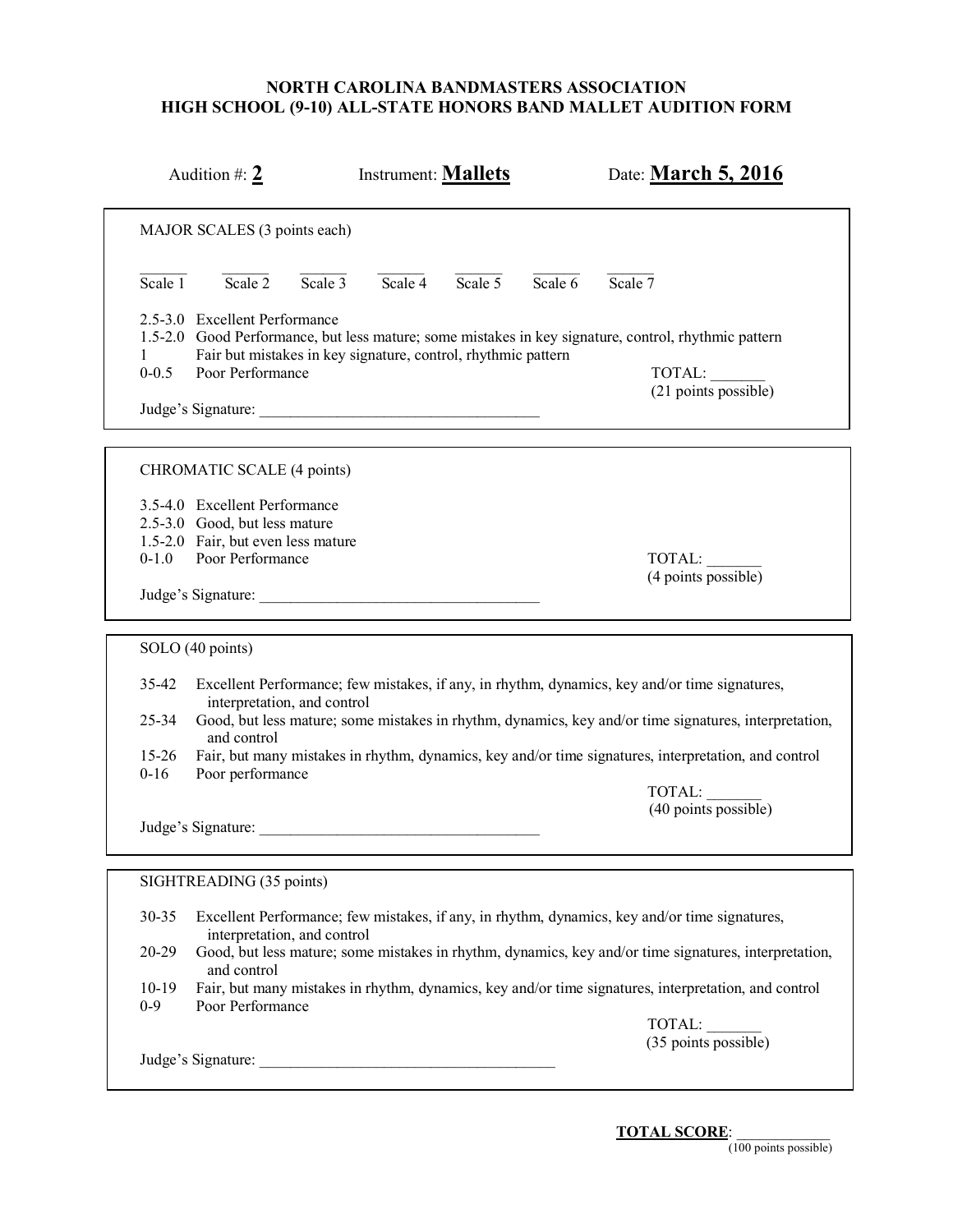|                                                 | Audition #: $3$                                                                                                                                |           | <b>Instrument: Mallets</b> |           |           | Date: March 5, 2016                                                                                                                                                                                                                                                                                            |
|-------------------------------------------------|------------------------------------------------------------------------------------------------------------------------------------------------|-----------|----------------------------|-----------|-----------|----------------------------------------------------------------------------------------------------------------------------------------------------------------------------------------------------------------------------------------------------------------------------------------------------------------|
|                                                 | MAJOR SCALES (3 points each)                                                                                                                   |           |                            |           |           |                                                                                                                                                                                                                                                                                                                |
| Scale 1                                         | Scale $\overline{2}$                                                                                                                           | Scale $3$ | Scale $\overline{4}$       | Scale $5$ | Scale $6$ | Scale $7$                                                                                                                                                                                                                                                                                                      |
| $\mathbf{I}$<br>$0 - 0.5$                       | 2.5-3.0 Excellent Performance<br>Fair but mistakes in key signature, control, rhythmic pattern<br>Poor Performance                             |           |                            |           |           | 1.5-2.0 Good Performance, but less mature; some mistakes in key signature, control, rhythmic pattern<br>TOTAL:<br>(21 points possible)                                                                                                                                                                         |
|                                                 | CHROMATIC SCALE (4 points)                                                                                                                     |           |                            |           |           |                                                                                                                                                                                                                                                                                                                |
| $0 - 1.0$                                       | 3.5-4.0 Excellent Performance<br>2.5-3.0 Good, but less mature<br>1.5-2.0 Fair, but even less mature<br>Poor Performance<br>Judge's Signature: |           |                            |           |           | TOTAL:<br>(4 points possible)                                                                                                                                                                                                                                                                                  |
|                                                 | SOLO (40 points)                                                                                                                               |           |                            |           |           |                                                                                                                                                                                                                                                                                                                |
| $35 - 43$<br>$25 - 34$<br>$15 - 27$<br>$0 - 17$ | interpretation, and control<br>and control<br>Poor performance                                                                                 |           |                            |           |           | Excellent Performance; few mistakes, if any, in rhythm, dynamics, key and/or time signatures,<br>Good, but less mature; some mistakes in rhythm, dynamics, key and/or time signatures, interpretation,<br>Fair, but many mistakes in rhythm, dynamics, key and/or time signatures, interpretation, and control |
|                                                 | Judge's Signature:                                                                                                                             |           |                            |           |           | TOTAL:<br>(40 points possible)                                                                                                                                                                                                                                                                                 |
|                                                 | SIGHTREADING (35 points)                                                                                                                       |           |                            |           |           |                                                                                                                                                                                                                                                                                                                |
| 30-35                                           | interpretation, and control                                                                                                                    |           |                            |           |           | Excellent Performance; few mistakes, if any, in rhythm, dynamics, key and/or time signatures,                                                                                                                                                                                                                  |
| 20-29                                           | and control                                                                                                                                    |           |                            |           |           | Good, but less mature; some mistakes in rhythm, dynamics, key and/or time signatures, interpretation,                                                                                                                                                                                                          |
| $10-19$<br>$0 - 9$                              | Poor Performance                                                                                                                               |           |                            |           |           | Fair, but many mistakes in rhythm, dynamics, key and/or time signatures, interpretation, and control                                                                                                                                                                                                           |
|                                                 |                                                                                                                                                |           |                            |           |           | TOTAL:<br>$(35$ points possible)                                                                                                                                                                                                                                                                               |
|                                                 |                                                                                                                                                |           |                            |           |           |                                                                                                                                                                                                                                                                                                                |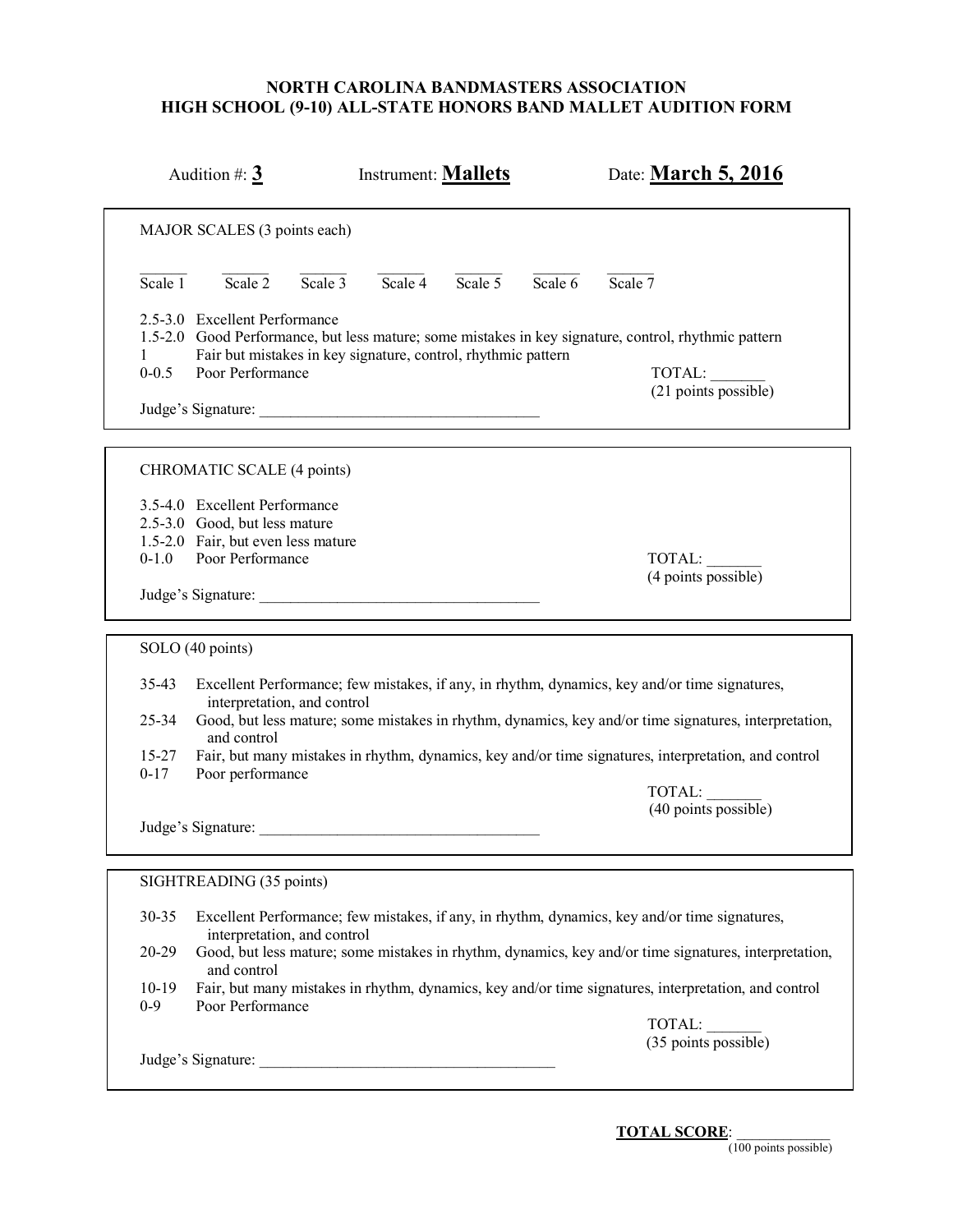|                                             | Audition #: $\frac{4}{3}$                                                                                                                      |           | <b>Instrument: Mallets</b> |                 |         | Date: March 5, 2016                                                                                                                                                                                                                                                                                            |
|---------------------------------------------|------------------------------------------------------------------------------------------------------------------------------------------------|-----------|----------------------------|-----------------|---------|----------------------------------------------------------------------------------------------------------------------------------------------------------------------------------------------------------------------------------------------------------------------------------------------------------------|
|                                             | MAJOR SCALES (3 points each)                                                                                                                   |           |                            |                 |         |                                                                                                                                                                                                                                                                                                                |
| Scale 1                                     | Scale $2$                                                                                                                                      | Scale $3$ |                            | Scale 4 Scale 5 | Scale 6 | Scale 7                                                                                                                                                                                                                                                                                                        |
| $\mathbf{1}$<br>$0 - 0.5$                   | 2.5-3.0 Excellent Performance<br>Fair but mistakes in key signature, control, rhythmic pattern<br>Poor Performance                             |           |                            |                 |         | 1.5-2.0 Good Performance, but less mature; some mistakes in key signature, control, rhythmic pattern<br>TOTAL:<br>(21 points possible)                                                                                                                                                                         |
|                                             | CHROMATIC SCALE (4 points)                                                                                                                     |           |                            |                 |         |                                                                                                                                                                                                                                                                                                                |
| $0 - 1.0$                                   | 3.5-4.0 Excellent Performance<br>2.5-3.0 Good, but less mature<br>1.5-2.0 Fair, but even less mature<br>Poor Performance<br>Judge's Signature: |           |                            |                 |         | TOTAL:<br>(4 points possible)                                                                                                                                                                                                                                                                                  |
|                                             | SOLO (40 points)                                                                                                                               |           |                            |                 |         |                                                                                                                                                                                                                                                                                                                |
| 35-44<br>$25 - 34$<br>$15 - 28$<br>$0 - 18$ | interpretation, and control<br>and control<br>Poor performance                                                                                 |           |                            |                 |         | Excellent Performance; few mistakes, if any, in rhythm, dynamics, key and/or time signatures,<br>Good, but less mature; some mistakes in rhythm, dynamics, key and/or time signatures, interpretation,<br>Fair, but many mistakes in rhythm, dynamics, key and/or time signatures, interpretation, and control |
|                                             | Judge's Signature:                                                                                                                             |           |                            |                 |         | TOTAL:<br>(40 points possible)                                                                                                                                                                                                                                                                                 |
|                                             | SIGHTREADING (35 points)                                                                                                                       |           |                            |                 |         |                                                                                                                                                                                                                                                                                                                |
| 30-35<br>20-29                              | interpretation, and control                                                                                                                    |           |                            |                 |         | Excellent Performance; few mistakes, if any, in rhythm, dynamics, key and/or time signatures,<br>Good, but less mature; some mistakes in rhythm, dynamics, key and/or time signatures, interpretation,                                                                                                         |
| $10-19$<br>$0-9$                            | and control<br>Poor Performance                                                                                                                |           |                            |                 |         | Fair, but many mistakes in rhythm, dynamics, key and/or time signatures, interpretation, and control                                                                                                                                                                                                           |
|                                             | Judge's Signature:                                                                                                                             |           |                            |                 |         | TOTAL:<br>$(35$ points possible)                                                                                                                                                                                                                                                                               |
|                                             |                                                                                                                                                |           |                            |                 |         |                                                                                                                                                                                                                                                                                                                |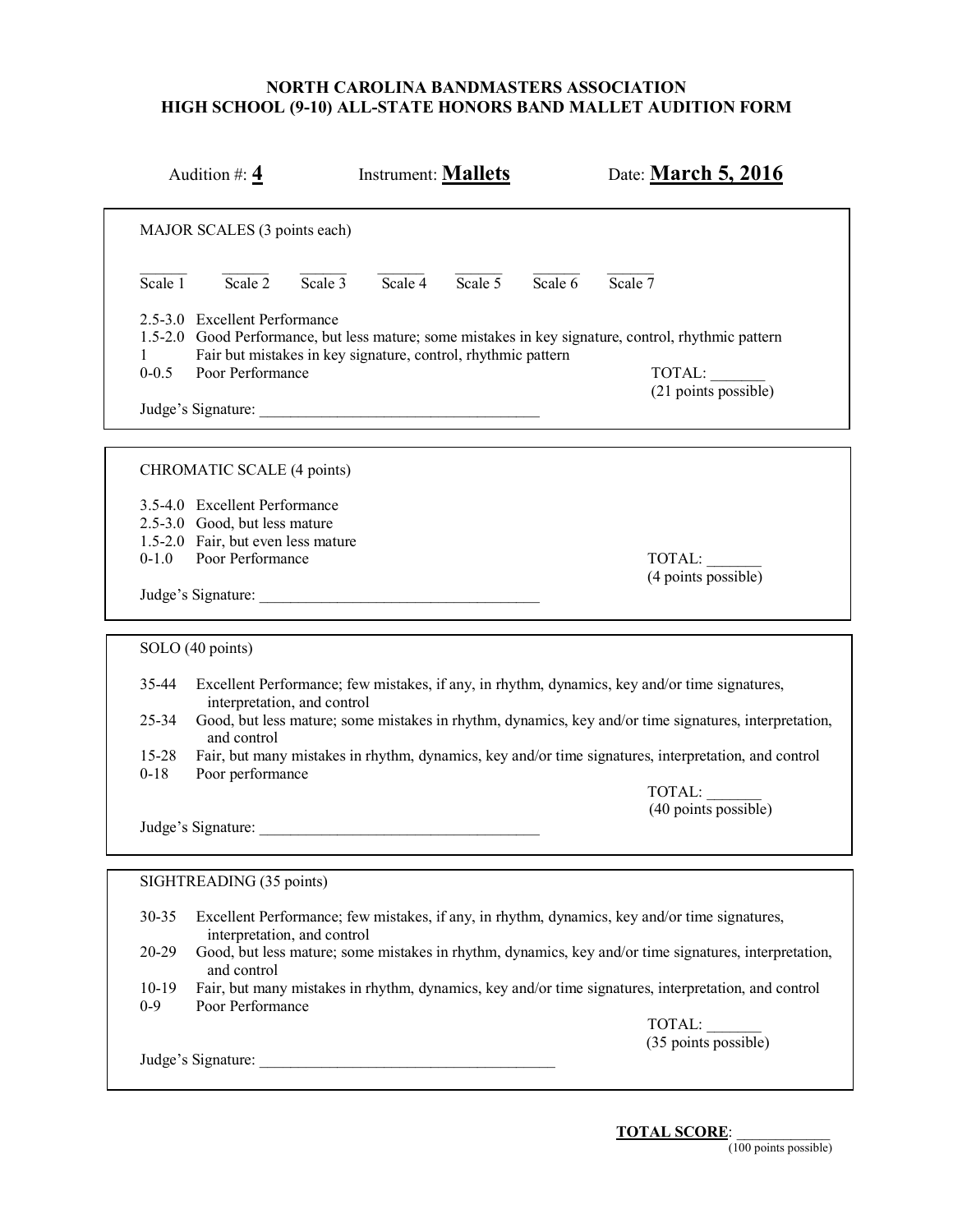| MAJOR SCALES (3 points each)<br>$\overline{\text{Scale} 1}$<br>Scale $\overline{2}$<br>Scale $3$<br>Scale $\overline{4}$<br>Scale $\overline{5}$<br>Scale 7<br>Scale 6<br>2.5-3.0 Excellent Performance<br>1.5-2.0 Good Performance, but less mature; some mistakes in key signature, control, rhythmic pattern<br>Fair but mistakes in key signature, control, rhythmic pattern<br>1<br>$0 - 0.5$<br>Poor Performance<br>TOTAL:<br>(21 points possible)<br>CHROMATIC SCALE (4 points)<br>3.5-4.0 Excellent Performance<br>2.5-3.0 Good, but less mature<br>1.5-2.0 Fair, but even less mature<br>Poor Performance<br>$0 - 1.0$<br>TOTAL:<br>(4 points possible)<br>Judge's Signature:<br>SOLO (40 points)<br>35-45<br>Excellent Performance; few mistakes, if any, in rhythm, dynamics, key and/or time signatures,<br>interpretation, and control<br>Good, but less mature; some mistakes in rhythm, dynamics, key and/or time signatures, interpretation,<br>$25 - 34$<br>and control<br>15-29<br>Fair, but many mistakes in rhythm, dynamics, key and/or time signatures, interpretation, and control<br>$0 - 19$<br>Poor performance<br>TOTAL:<br>(40 points possible)<br>Judge's Signature:<br>SIGHTREADING (35 points)<br>30-35<br>Excellent Performance; few mistakes, if any, in rhythm, dynamics, key and/or time signatures,<br>interpretation, and control<br>20-29<br>Good, but less mature; some mistakes in rhythm, dynamics, key and/or time signatures, interpretation,<br>and control<br>Fair, but many mistakes in rhythm, dynamics, key and/or time signatures, interpretation, and control<br>$10-19$<br>$0-9$<br>Poor Performance<br>TOTAL:<br>(35 points possible)<br>Judge's Signature: | Audition #: $5$ | <b>Instrument: Mallets</b> |  | Date: March 5, 2016 |  |
|-----------------------------------------------------------------------------------------------------------------------------------------------------------------------------------------------------------------------------------------------------------------------------------------------------------------------------------------------------------------------------------------------------------------------------------------------------------------------------------------------------------------------------------------------------------------------------------------------------------------------------------------------------------------------------------------------------------------------------------------------------------------------------------------------------------------------------------------------------------------------------------------------------------------------------------------------------------------------------------------------------------------------------------------------------------------------------------------------------------------------------------------------------------------------------------------------------------------------------------------------------------------------------------------------------------------------------------------------------------------------------------------------------------------------------------------------------------------------------------------------------------------------------------------------------------------------------------------------------------------------------------------------------------------------------------------------------------------|-----------------|----------------------------|--|---------------------|--|
|                                                                                                                                                                                                                                                                                                                                                                                                                                                                                                                                                                                                                                                                                                                                                                                                                                                                                                                                                                                                                                                                                                                                                                                                                                                                                                                                                                                                                                                                                                                                                                                                                                                                                                                 |                 |                            |  |                     |  |
|                                                                                                                                                                                                                                                                                                                                                                                                                                                                                                                                                                                                                                                                                                                                                                                                                                                                                                                                                                                                                                                                                                                                                                                                                                                                                                                                                                                                                                                                                                                                                                                                                                                                                                                 |                 |                            |  |                     |  |
|                                                                                                                                                                                                                                                                                                                                                                                                                                                                                                                                                                                                                                                                                                                                                                                                                                                                                                                                                                                                                                                                                                                                                                                                                                                                                                                                                                                                                                                                                                                                                                                                                                                                                                                 |                 |                            |  |                     |  |
|                                                                                                                                                                                                                                                                                                                                                                                                                                                                                                                                                                                                                                                                                                                                                                                                                                                                                                                                                                                                                                                                                                                                                                                                                                                                                                                                                                                                                                                                                                                                                                                                                                                                                                                 |                 |                            |  |                     |  |
|                                                                                                                                                                                                                                                                                                                                                                                                                                                                                                                                                                                                                                                                                                                                                                                                                                                                                                                                                                                                                                                                                                                                                                                                                                                                                                                                                                                                                                                                                                                                                                                                                                                                                                                 |                 |                            |  |                     |  |
|                                                                                                                                                                                                                                                                                                                                                                                                                                                                                                                                                                                                                                                                                                                                                                                                                                                                                                                                                                                                                                                                                                                                                                                                                                                                                                                                                                                                                                                                                                                                                                                                                                                                                                                 |                 |                            |  |                     |  |
|                                                                                                                                                                                                                                                                                                                                                                                                                                                                                                                                                                                                                                                                                                                                                                                                                                                                                                                                                                                                                                                                                                                                                                                                                                                                                                                                                                                                                                                                                                                                                                                                                                                                                                                 |                 |                            |  |                     |  |
|                                                                                                                                                                                                                                                                                                                                                                                                                                                                                                                                                                                                                                                                                                                                                                                                                                                                                                                                                                                                                                                                                                                                                                                                                                                                                                                                                                                                                                                                                                                                                                                                                                                                                                                 |                 |                            |  |                     |  |
|                                                                                                                                                                                                                                                                                                                                                                                                                                                                                                                                                                                                                                                                                                                                                                                                                                                                                                                                                                                                                                                                                                                                                                                                                                                                                                                                                                                                                                                                                                                                                                                                                                                                                                                 |                 |                            |  |                     |  |
|                                                                                                                                                                                                                                                                                                                                                                                                                                                                                                                                                                                                                                                                                                                                                                                                                                                                                                                                                                                                                                                                                                                                                                                                                                                                                                                                                                                                                                                                                                                                                                                                                                                                                                                 |                 |                            |  |                     |  |
|                                                                                                                                                                                                                                                                                                                                                                                                                                                                                                                                                                                                                                                                                                                                                                                                                                                                                                                                                                                                                                                                                                                                                                                                                                                                                                                                                                                                                                                                                                                                                                                                                                                                                                                 |                 |                            |  |                     |  |
|                                                                                                                                                                                                                                                                                                                                                                                                                                                                                                                                                                                                                                                                                                                                                                                                                                                                                                                                                                                                                                                                                                                                                                                                                                                                                                                                                                                                                                                                                                                                                                                                                                                                                                                 |                 |                            |  |                     |  |
|                                                                                                                                                                                                                                                                                                                                                                                                                                                                                                                                                                                                                                                                                                                                                                                                                                                                                                                                                                                                                                                                                                                                                                                                                                                                                                                                                                                                                                                                                                                                                                                                                                                                                                                 |                 |                            |  |                     |  |
|                                                                                                                                                                                                                                                                                                                                                                                                                                                                                                                                                                                                                                                                                                                                                                                                                                                                                                                                                                                                                                                                                                                                                                                                                                                                                                                                                                                                                                                                                                                                                                                                                                                                                                                 |                 |                            |  |                     |  |
|                                                                                                                                                                                                                                                                                                                                                                                                                                                                                                                                                                                                                                                                                                                                                                                                                                                                                                                                                                                                                                                                                                                                                                                                                                                                                                                                                                                                                                                                                                                                                                                                                                                                                                                 |                 |                            |  |                     |  |
|                                                                                                                                                                                                                                                                                                                                                                                                                                                                                                                                                                                                                                                                                                                                                                                                                                                                                                                                                                                                                                                                                                                                                                                                                                                                                                                                                                                                                                                                                                                                                                                                                                                                                                                 |                 |                            |  |                     |  |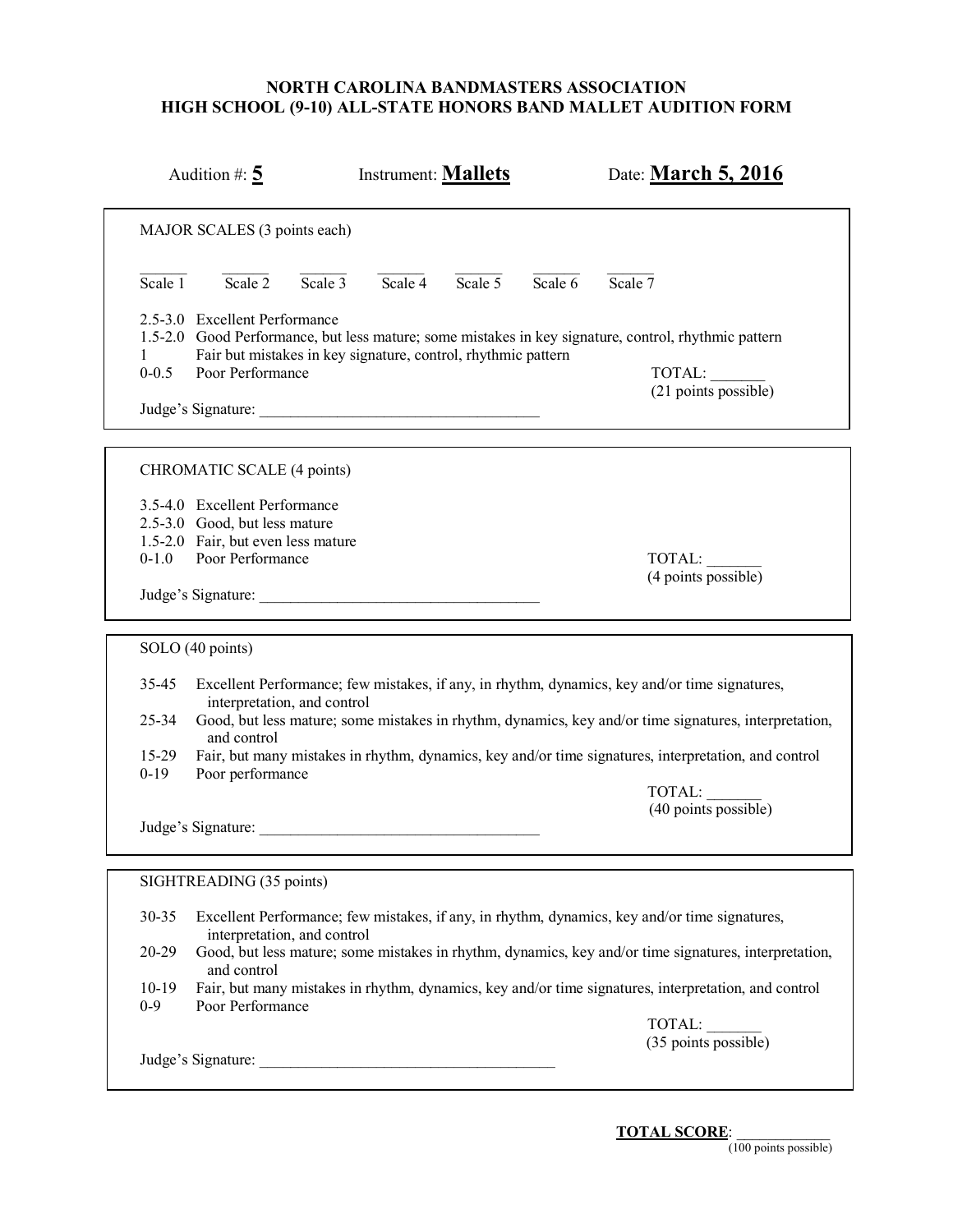| MAJOR SCALES (3 points each)<br>$\overline{\text{Scale} 1}$<br>Scale $\overline{2}$<br>Scale $3$<br>Scale $\overline{4}$<br>Scale $\overline{5}$<br>Scale 7<br>Scale 6<br>2.5-3.0 Excellent Performance<br>1.5-2.0 Good Performance, but less mature; some mistakes in key signature, control, rhythmic pattern<br>Fair but mistakes in key signature, control, rhythmic pattern<br>1<br>$0 - 0.5$<br>Poor Performance<br>TOTAL:<br>(21 points possible)<br>CHROMATIC SCALE (4 points)<br>3.5-4.0 Excellent Performance<br>2.5-3.0 Good, but less mature<br>1.5-2.0 Fair, but even less mature<br>Poor Performance<br>$0 - 1.0$<br>TOTAL:<br>(4 points possible)<br>Judge's Signature:<br>SOLO (40 points)<br>35-46<br>Excellent Performance; few mistakes, if any, in rhythm, dynamics, key and/or time signatures,<br>interpretation, and control<br>Good, but less mature; some mistakes in rhythm, dynamics, key and/or time signatures, interpretation,<br>$25 - 34$<br>and control<br>$15 - 30$<br>Fair, but many mistakes in rhythm, dynamics, key and/or time signatures, interpretation, and control<br>$0 - 20$<br>Poor performance<br>TOTAL:<br>(40 points possible)<br>Judge's Signature:<br>SIGHTREADING (35 points)<br>30-35<br>Excellent Performance; few mistakes, if any, in rhythm, dynamics, key and/or time signatures,<br>interpretation, and control<br>20-29<br>Good, but less mature; some mistakes in rhythm, dynamics, key and/or time signatures, interpretation,<br>and control<br>Fair, but many mistakes in rhythm, dynamics, key and/or time signatures, interpretation, and control<br>$10-19$<br>$0-9$<br>Poor Performance<br>TOTAL:<br>(35 points possible)<br>Judge's Signature: | Audition #: $6$ | <b>Instrument: Mallets</b> | Date: March 5, 2016 |
|---------------------------------------------------------------------------------------------------------------------------------------------------------------------------------------------------------------------------------------------------------------------------------------------------------------------------------------------------------------------------------------------------------------------------------------------------------------------------------------------------------------------------------------------------------------------------------------------------------------------------------------------------------------------------------------------------------------------------------------------------------------------------------------------------------------------------------------------------------------------------------------------------------------------------------------------------------------------------------------------------------------------------------------------------------------------------------------------------------------------------------------------------------------------------------------------------------------------------------------------------------------------------------------------------------------------------------------------------------------------------------------------------------------------------------------------------------------------------------------------------------------------------------------------------------------------------------------------------------------------------------------------------------------------------------------------------------------------|-----------------|----------------------------|---------------------|
|                                                                                                                                                                                                                                                                                                                                                                                                                                                                                                                                                                                                                                                                                                                                                                                                                                                                                                                                                                                                                                                                                                                                                                                                                                                                                                                                                                                                                                                                                                                                                                                                                                                                                                                     |                 |                            |                     |
|                                                                                                                                                                                                                                                                                                                                                                                                                                                                                                                                                                                                                                                                                                                                                                                                                                                                                                                                                                                                                                                                                                                                                                                                                                                                                                                                                                                                                                                                                                                                                                                                                                                                                                                     |                 |                            |                     |
|                                                                                                                                                                                                                                                                                                                                                                                                                                                                                                                                                                                                                                                                                                                                                                                                                                                                                                                                                                                                                                                                                                                                                                                                                                                                                                                                                                                                                                                                                                                                                                                                                                                                                                                     |                 |                            |                     |
|                                                                                                                                                                                                                                                                                                                                                                                                                                                                                                                                                                                                                                                                                                                                                                                                                                                                                                                                                                                                                                                                                                                                                                                                                                                                                                                                                                                                                                                                                                                                                                                                                                                                                                                     |                 |                            |                     |
|                                                                                                                                                                                                                                                                                                                                                                                                                                                                                                                                                                                                                                                                                                                                                                                                                                                                                                                                                                                                                                                                                                                                                                                                                                                                                                                                                                                                                                                                                                                                                                                                                                                                                                                     |                 |                            |                     |
|                                                                                                                                                                                                                                                                                                                                                                                                                                                                                                                                                                                                                                                                                                                                                                                                                                                                                                                                                                                                                                                                                                                                                                                                                                                                                                                                                                                                                                                                                                                                                                                                                                                                                                                     |                 |                            |                     |
|                                                                                                                                                                                                                                                                                                                                                                                                                                                                                                                                                                                                                                                                                                                                                                                                                                                                                                                                                                                                                                                                                                                                                                                                                                                                                                                                                                                                                                                                                                                                                                                                                                                                                                                     |                 |                            |                     |
|                                                                                                                                                                                                                                                                                                                                                                                                                                                                                                                                                                                                                                                                                                                                                                                                                                                                                                                                                                                                                                                                                                                                                                                                                                                                                                                                                                                                                                                                                                                                                                                                                                                                                                                     |                 |                            |                     |
|                                                                                                                                                                                                                                                                                                                                                                                                                                                                                                                                                                                                                                                                                                                                                                                                                                                                                                                                                                                                                                                                                                                                                                                                                                                                                                                                                                                                                                                                                                                                                                                                                                                                                                                     |                 |                            |                     |
|                                                                                                                                                                                                                                                                                                                                                                                                                                                                                                                                                                                                                                                                                                                                                                                                                                                                                                                                                                                                                                                                                                                                                                                                                                                                                                                                                                                                                                                                                                                                                                                                                                                                                                                     |                 |                            |                     |
|                                                                                                                                                                                                                                                                                                                                                                                                                                                                                                                                                                                                                                                                                                                                                                                                                                                                                                                                                                                                                                                                                                                                                                                                                                                                                                                                                                                                                                                                                                                                                                                                                                                                                                                     |                 |                            |                     |
|                                                                                                                                                                                                                                                                                                                                                                                                                                                                                                                                                                                                                                                                                                                                                                                                                                                                                                                                                                                                                                                                                                                                                                                                                                                                                                                                                                                                                                                                                                                                                                                                                                                                                                                     |                 |                            |                     |
|                                                                                                                                                                                                                                                                                                                                                                                                                                                                                                                                                                                                                                                                                                                                                                                                                                                                                                                                                                                                                                                                                                                                                                                                                                                                                                                                                                                                                                                                                                                                                                                                                                                                                                                     |                 |                            |                     |
|                                                                                                                                                                                                                                                                                                                                                                                                                                                                                                                                                                                                                                                                                                                                                                                                                                                                                                                                                                                                                                                                                                                                                                                                                                                                                                                                                                                                                                                                                                                                                                                                                                                                                                                     |                 |                            |                     |
|                                                                                                                                                                                                                                                                                                                                                                                                                                                                                                                                                                                                                                                                                                                                                                                                                                                                                                                                                                                                                                                                                                                                                                                                                                                                                                                                                                                                                                                                                                                                                                                                                                                                                                                     |                 |                            |                     |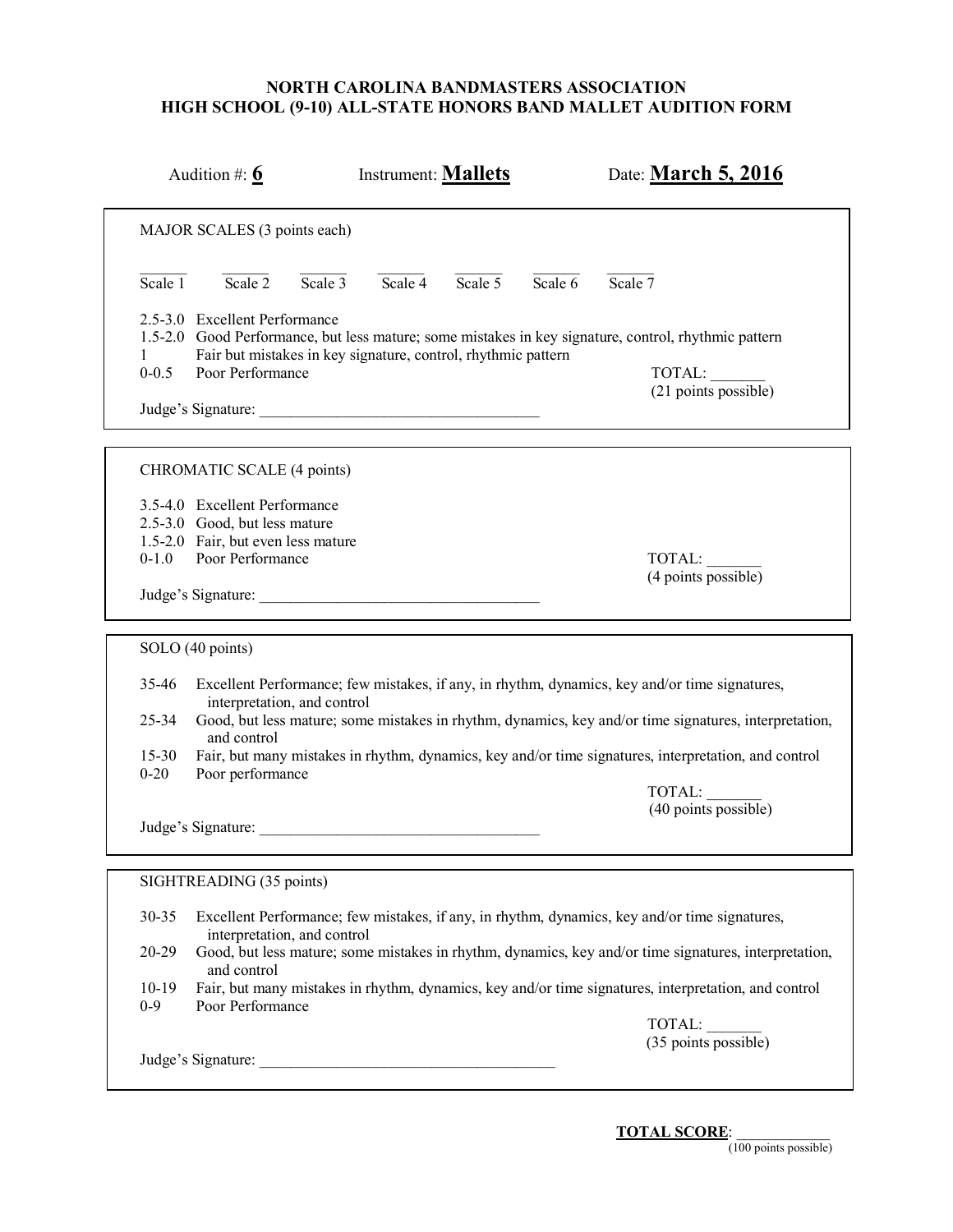| MAJOR SCALES (3 points each)<br>Scale $\overline{2}$<br>Scale $3$<br>Scale $\overline{4}$<br>Scale $\overline{5}$<br>Scale $6$<br>Scale $7$<br>Scale 1<br>2.5-3.0 Excellent Performance<br>1.5-2.0 Good Performance, but less mature; some mistakes in key signature, control, rhythmic pattern<br>Fair but mistakes in key signature, control, rhythmic pattern<br>1<br>$0 - 0.5$<br>Poor Performance<br>TOTAL:<br>(21 points possible)<br>CHROMATIC SCALE (4 points)<br>3.5-4.0 Excellent Performance<br>2.5-3.0 Good, but less mature<br>1.5-2.0 Fair, but even less mature<br>$0 - 1.0$<br>Poor Performance<br>TOTAL:<br>(4 points possible)<br>Judge's Signature:<br>SOLO (40 points)<br>35-47<br>Excellent Performance; few mistakes, if any, in rhythm, dynamics, key and/or time signatures,<br>interpretation, and control<br>Good, but less mature; some mistakes in rhythm, dynamics, key and/or time signatures, interpretation,<br>$25 - 34$<br>and control<br>$15 - 31$<br>Fair, but many mistakes in rhythm, dynamics, key and/or time signatures, interpretation, and control<br>$0 - 21$<br>Poor performance<br>TOTAL:<br>$(40$ points possible)<br>Judge's Signature:<br>SIGHTREADING (35 points)<br>30-35<br>Excellent Performance; few mistakes, if any, in rhythm, dynamics, key and/or time signatures,<br>interpretation, and control<br>$20 - 29$<br>Good, but less mature; some mistakes in rhythm, dynamics, key and/or time signatures, interpretation,<br>and control<br>$10-19$<br>Fair, but many mistakes in rhythm, dynamics, key and/or time signatures, interpretation, and control | Date: March 5, 2016 | <b>Instrument: Mallets</b> | Audition #: $7$ |         |
|----------------------------------------------------------------------------------------------------------------------------------------------------------------------------------------------------------------------------------------------------------------------------------------------------------------------------------------------------------------------------------------------------------------------------------------------------------------------------------------------------------------------------------------------------------------------------------------------------------------------------------------------------------------------------------------------------------------------------------------------------------------------------------------------------------------------------------------------------------------------------------------------------------------------------------------------------------------------------------------------------------------------------------------------------------------------------------------------------------------------------------------------------------------------------------------------------------------------------------------------------------------------------------------------------------------------------------------------------------------------------------------------------------------------------------------------------------------------------------------------------------------------------------------------------------------------------------------------------------------------|---------------------|----------------------------|-----------------|---------|
|                                                                                                                                                                                                                                                                                                                                                                                                                                                                                                                                                                                                                                                                                                                                                                                                                                                                                                                                                                                                                                                                                                                                                                                                                                                                                                                                                                                                                                                                                                                                                                                                                      |                     |                            |                 |         |
|                                                                                                                                                                                                                                                                                                                                                                                                                                                                                                                                                                                                                                                                                                                                                                                                                                                                                                                                                                                                                                                                                                                                                                                                                                                                                                                                                                                                                                                                                                                                                                                                                      |                     |                            |                 |         |
|                                                                                                                                                                                                                                                                                                                                                                                                                                                                                                                                                                                                                                                                                                                                                                                                                                                                                                                                                                                                                                                                                                                                                                                                                                                                                                                                                                                                                                                                                                                                                                                                                      |                     |                            |                 |         |
|                                                                                                                                                                                                                                                                                                                                                                                                                                                                                                                                                                                                                                                                                                                                                                                                                                                                                                                                                                                                                                                                                                                                                                                                                                                                                                                                                                                                                                                                                                                                                                                                                      |                     |                            |                 |         |
|                                                                                                                                                                                                                                                                                                                                                                                                                                                                                                                                                                                                                                                                                                                                                                                                                                                                                                                                                                                                                                                                                                                                                                                                                                                                                                                                                                                                                                                                                                                                                                                                                      |                     |                            |                 |         |
|                                                                                                                                                                                                                                                                                                                                                                                                                                                                                                                                                                                                                                                                                                                                                                                                                                                                                                                                                                                                                                                                                                                                                                                                                                                                                                                                                                                                                                                                                                                                                                                                                      |                     |                            |                 |         |
|                                                                                                                                                                                                                                                                                                                                                                                                                                                                                                                                                                                                                                                                                                                                                                                                                                                                                                                                                                                                                                                                                                                                                                                                                                                                                                                                                                                                                                                                                                                                                                                                                      |                     |                            |                 |         |
|                                                                                                                                                                                                                                                                                                                                                                                                                                                                                                                                                                                                                                                                                                                                                                                                                                                                                                                                                                                                                                                                                                                                                                                                                                                                                                                                                                                                                                                                                                                                                                                                                      |                     |                            |                 |         |
|                                                                                                                                                                                                                                                                                                                                                                                                                                                                                                                                                                                                                                                                                                                                                                                                                                                                                                                                                                                                                                                                                                                                                                                                                                                                                                                                                                                                                                                                                                                                                                                                                      |                     |                            |                 |         |
|                                                                                                                                                                                                                                                                                                                                                                                                                                                                                                                                                                                                                                                                                                                                                                                                                                                                                                                                                                                                                                                                                                                                                                                                                                                                                                                                                                                                                                                                                                                                                                                                                      |                     |                            |                 |         |
| Poor Performance                                                                                                                                                                                                                                                                                                                                                                                                                                                                                                                                                                                                                                                                                                                                                                                                                                                                                                                                                                                                                                                                                                                                                                                                                                                                                                                                                                                                                                                                                                                                                                                                     |                     |                            |                 | $0 - 9$ |
| TOTAL:<br>$(35$ points possible)<br>Judge's Signature:                                                                                                                                                                                                                                                                                                                                                                                                                                                                                                                                                                                                                                                                                                                                                                                                                                                                                                                                                                                                                                                                                                                                                                                                                                                                                                                                                                                                                                                                                                                                                               |                     |                            |                 |         |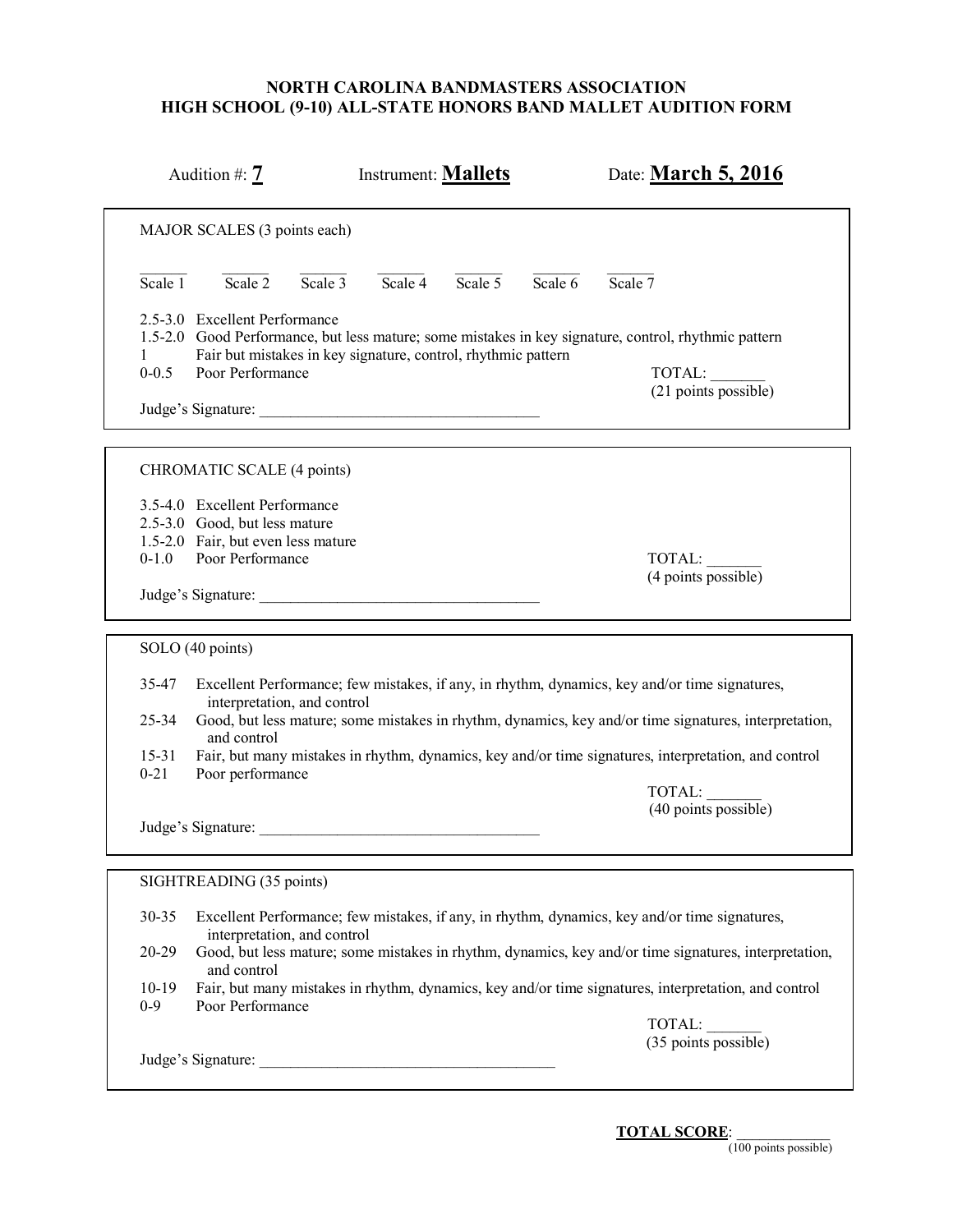| Audition #: $8$                                                                                                                       | <b>Instrument: Mallets</b>                                    | Date: March 5, 2016                                                                                                                                                                                                                                                                                            |
|---------------------------------------------------------------------------------------------------------------------------------------|---------------------------------------------------------------|----------------------------------------------------------------------------------------------------------------------------------------------------------------------------------------------------------------------------------------------------------------------------------------------------------------|
| MAJOR SCALES (3 points each)                                                                                                          |                                                               |                                                                                                                                                                                                                                                                                                                |
| Scale $\overline{2}$<br>Scale $3$<br>Scale 1                                                                                          | Scale 4 Scale 5                                               | Scale 7<br>Scale 6                                                                                                                                                                                                                                                                                             |
| 2.5-3.0 Excellent Performance<br>$\mathbf{1}$<br>$0 - 0.5$<br>Poor Performance                                                        | Fair but mistakes in key signature, control, rhythmic pattern | 1.5-2.0 Good Performance, but less mature; some mistakes in key signature, control, rhythmic pattern<br>TOTAL:<br>(21 points possible)                                                                                                                                                                         |
| CHROMATIC SCALE (4 points)                                                                                                            |                                                               |                                                                                                                                                                                                                                                                                                                |
| 3.5-4.0 Excellent Performance<br>2.5-3.0 Good, but less mature<br>1.5-2.0 Fair, but even less mature<br>Poor Performance<br>$0 - 1.0$ | Judge's Signature:                                            | TOTAL:<br>(4 points possible)                                                                                                                                                                                                                                                                                  |
| SOLO (40 points)                                                                                                                      |                                                               |                                                                                                                                                                                                                                                                                                                |
| 35-48<br>interpretation, and control<br>$25 - 34$<br>and control<br>$15 - 32$<br>$0 - 22$<br>Poor performance                         |                                                               | Excellent Performance; few mistakes, if any, in rhythm, dynamics, key and/or time signatures,<br>Good, but less mature; some mistakes in rhythm, dynamics, key and/or time signatures, interpretation,<br>Fair, but many mistakes in rhythm, dynamics, key and/or time signatures, interpretation, and control |
|                                                                                                                                       | Judge's Signature:                                            | TOTAL:<br>(40 points possible)                                                                                                                                                                                                                                                                                 |
| SIGHTREADING (35 points)                                                                                                              |                                                               |                                                                                                                                                                                                                                                                                                                |
| 30-35<br>interpretation, and control<br>20-29<br>and control<br>$10-19$<br>$0-9$<br>Poor Performance                                  |                                                               | Excellent Performance; few mistakes, if any, in rhythm, dynamics, key and/or time signatures,<br>Good, but less mature; some mistakes in rhythm, dynamics, key and/or time signatures, interpretation,<br>Fair, but many mistakes in rhythm, dynamics, key and/or time signatures, interpretation, and control |
|                                                                                                                                       | Judge's Signature:                                            | TOTAL:<br>(35 points possible)                                                                                                                                                                                                                                                                                 |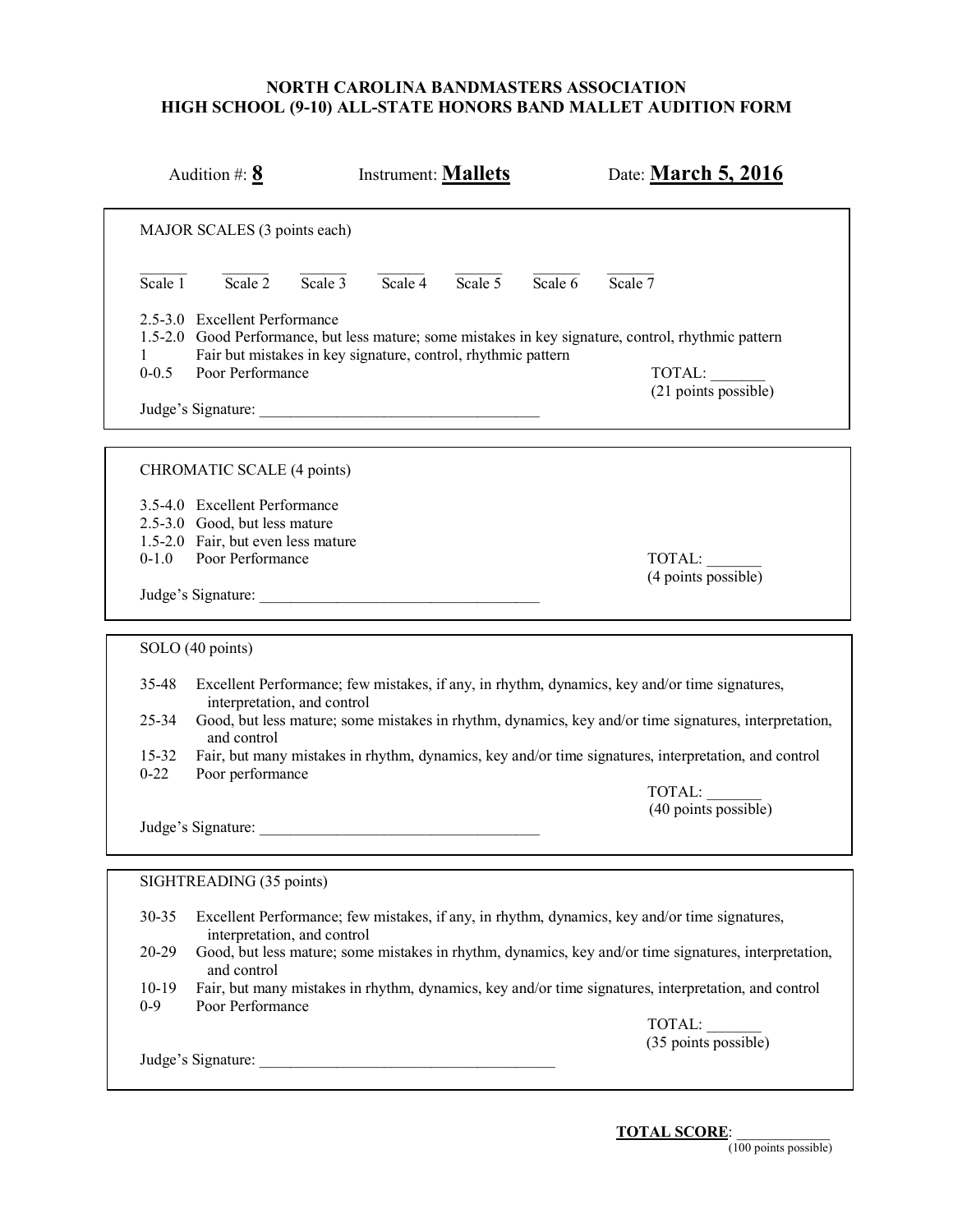| Audition #: $9$                                                                                                                                             | <b>Instrument: Mallets</b>                                    | Date: March 5, 2016                                                                                                                                                                                                                                                                                            |
|-------------------------------------------------------------------------------------------------------------------------------------------------------------|---------------------------------------------------------------|----------------------------------------------------------------------------------------------------------------------------------------------------------------------------------------------------------------------------------------------------------------------------------------------------------------|
| MAJOR SCALES (3 points each)                                                                                                                                |                                                               |                                                                                                                                                                                                                                                                                                                |
| Scale $\overline{2}$<br>Scale $3$<br>Scale 1                                                                                                                | Scale 4 Scale 5                                               | Scale 7<br>Scale 6                                                                                                                                                                                                                                                                                             |
| 2.5-3.0 Excellent Performance<br>$\mathbf{1}$<br>$0 - 0.5$<br>Poor Performance                                                                              | Fair but mistakes in key signature, control, rhythmic pattern | 1.5-2.0 Good Performance, but less mature; some mistakes in key signature, control, rhythmic pattern<br>TOTAL:<br>(21 points possible)                                                                                                                                                                         |
| CHROMATIC SCALE (4 points)                                                                                                                                  |                                                               |                                                                                                                                                                                                                                                                                                                |
| 3.5-4.0 Excellent Performance<br>2.5-3.0 Good, but less mature<br>1.5-2.0 Fair, but even less mature<br>Poor Performance<br>$0 - 1.0$<br>Judge's Signature: |                                                               | TOTAL:<br>(4 points possible)                                                                                                                                                                                                                                                                                  |
| SOLO (40 points)                                                                                                                                            |                                                               |                                                                                                                                                                                                                                                                                                                |
| 35-49<br>interpretation, and control<br>$25 - 34$<br>and control<br>$15 - 33$<br>$0 - 23$<br>Poor performance                                               |                                                               | Excellent Performance; few mistakes, if any, in rhythm, dynamics, key and/or time signatures,<br>Good, but less mature; some mistakes in rhythm, dynamics, key and/or time signatures, interpretation,<br>Fair, but many mistakes in rhythm, dynamics, key and/or time signatures, interpretation, and control |
| Judge's Signature:                                                                                                                                          |                                                               | TOTAL:<br>(40 points possible)                                                                                                                                                                                                                                                                                 |
| SIGHTREADING (35 points)                                                                                                                                    |                                                               |                                                                                                                                                                                                                                                                                                                |
| 30-35<br>interpretation, and control                                                                                                                        |                                                               | Excellent Performance; few mistakes, if any, in rhythm, dynamics, key and/or time signatures,                                                                                                                                                                                                                  |
| 20-29<br>and control<br>$10-19$                                                                                                                             |                                                               | Good, but less mature; some mistakes in rhythm, dynamics, key and/or time signatures, interpretation,<br>Fair, but many mistakes in rhythm, dynamics, key and/or time signatures, interpretation, and control                                                                                                  |
| $0-9$<br>Poor Performance                                                                                                                                   |                                                               | TOTAL:                                                                                                                                                                                                                                                                                                         |
| Judge's Signature:                                                                                                                                          |                                                               | $(35$ points possible)                                                                                                                                                                                                                                                                                         |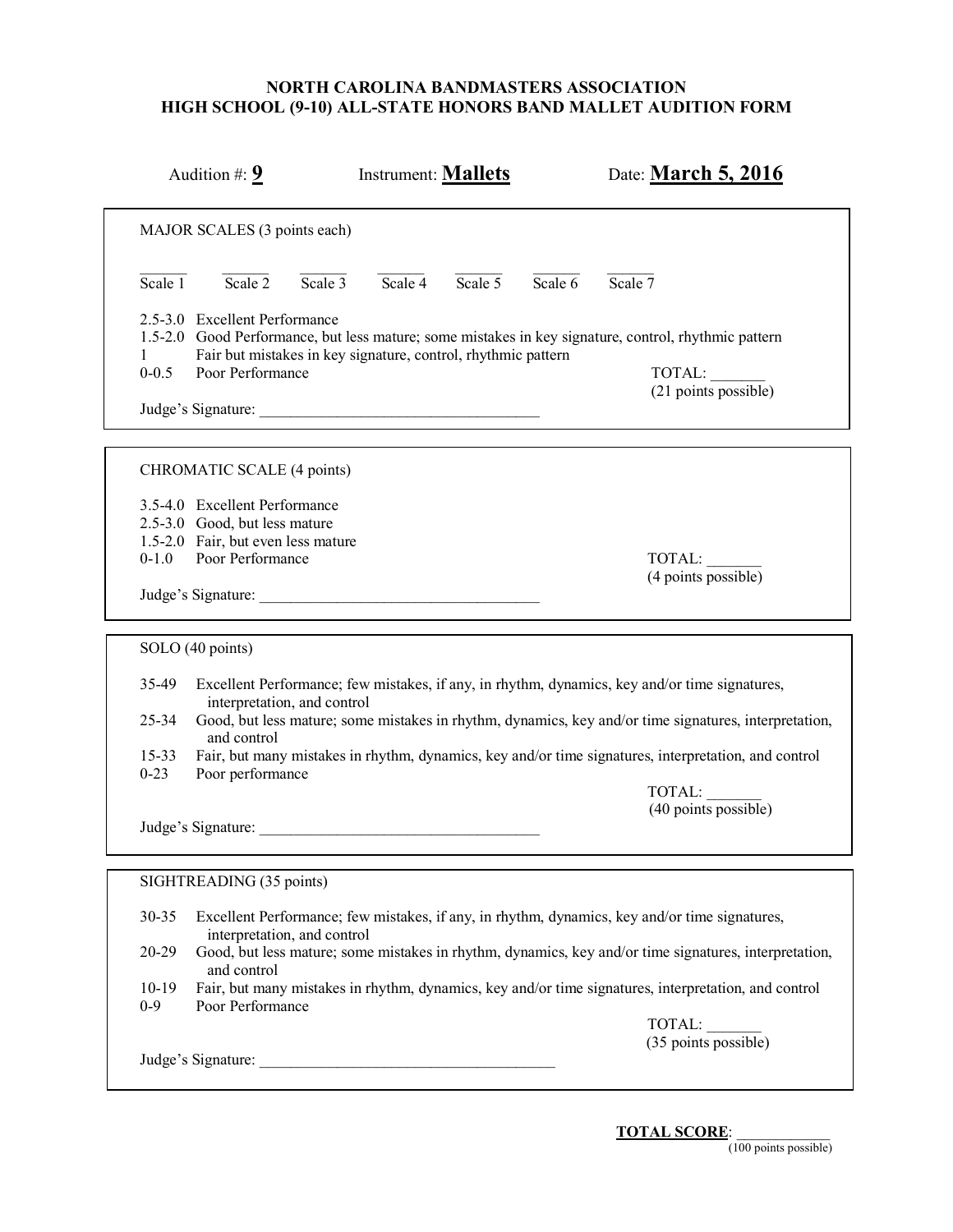|                             | Audition #: $10$                                                                                                         |           | Instrument: <b>Mallets</b> |           |           | Date: March 5, 2016                                                                                                                    |
|-----------------------------|--------------------------------------------------------------------------------------------------------------------------|-----------|----------------------------|-----------|-----------|----------------------------------------------------------------------------------------------------------------------------------------|
|                             | MAJOR SCALES (3 points each)                                                                                             |           |                            |           |           |                                                                                                                                        |
| $\overline{\text{Scale} 1}$ | Scale $\overline{2}$                                                                                                     | Scale $3$ | Scale $\overline{4}$       | Scale $5$ | Scale $6$ | Scale $7$                                                                                                                              |
| 1.<br>$0 - 0.5$             | 2.5-3.0 Excellent Performance<br>Fair but mistakes in key signature, control, rhythmic pattern<br>Poor Performance       |           |                            |           |           | 1.5-2.0 Good Performance, but less mature; some mistakes in key signature, control, rhythmic pattern<br>TOTAL:<br>(21 points possible) |
|                             |                                                                                                                          |           |                            |           |           |                                                                                                                                        |
|                             | CHROMATIC SCALE (4 points)                                                                                               |           |                            |           |           |                                                                                                                                        |
| $0 - 1.0$                   | 3.5-4.0 Excellent Performance<br>2.5-3.0 Good, but less mature<br>1.5-2.0 Fair, but even less mature<br>Poor Performance |           |                            |           |           | TOTAL:                                                                                                                                 |
|                             | Judge's Signature:                                                                                                       |           |                            |           |           | (4 points possible)                                                                                                                    |
| SOLO (40 points)            |                                                                                                                          |           |                            |           |           |                                                                                                                                        |
| $35 - 50$                   | interpretation, and control                                                                                              |           |                            |           |           | Excellent Performance; few mistakes, if any, in rhythm, dynamics, key and/or time signatures,                                          |
| $25 - 34$                   | and control                                                                                                              |           |                            |           |           | Good, but less mature; some mistakes in rhythm, dynamics, key and/or time signatures, interpretation,                                  |
| $15 - 34$<br>$0 - 24$       | Poor performance                                                                                                         |           |                            |           |           | Fair, but many mistakes in rhythm, dynamics, key and/or time signatures, interpretation, and control                                   |
|                             |                                                                                                                          |           |                            |           |           | TOTAL:<br>(40 points possible)                                                                                                         |
|                             | Judge's Signature:                                                                                                       |           |                            |           |           |                                                                                                                                        |
|                             | SIGHTREADING (35 points)                                                                                                 |           |                            |           |           |                                                                                                                                        |
| 30-35                       | interpretation, and control                                                                                              |           |                            |           |           | Excellent Performance; few mistakes, if any, in rhythm, dynamics, key and/or time signatures,                                          |
| 20-29                       | and control                                                                                                              |           |                            |           |           | Good, but less mature; some mistakes in rhythm, dynamics, key and/or time signatures, interpretation,                                  |
| $10-19$<br>$0 - 9$          | Poor Performance                                                                                                         |           |                            |           |           | Fair, but many mistakes in rhythm, dynamics, key and/or time signatures, interpretation, and control                                   |
|                             |                                                                                                                          |           |                            |           |           | TOTAL:<br>(35 points possible)                                                                                                         |
|                             |                                                                                                                          |           |                            |           |           |                                                                                                                                        |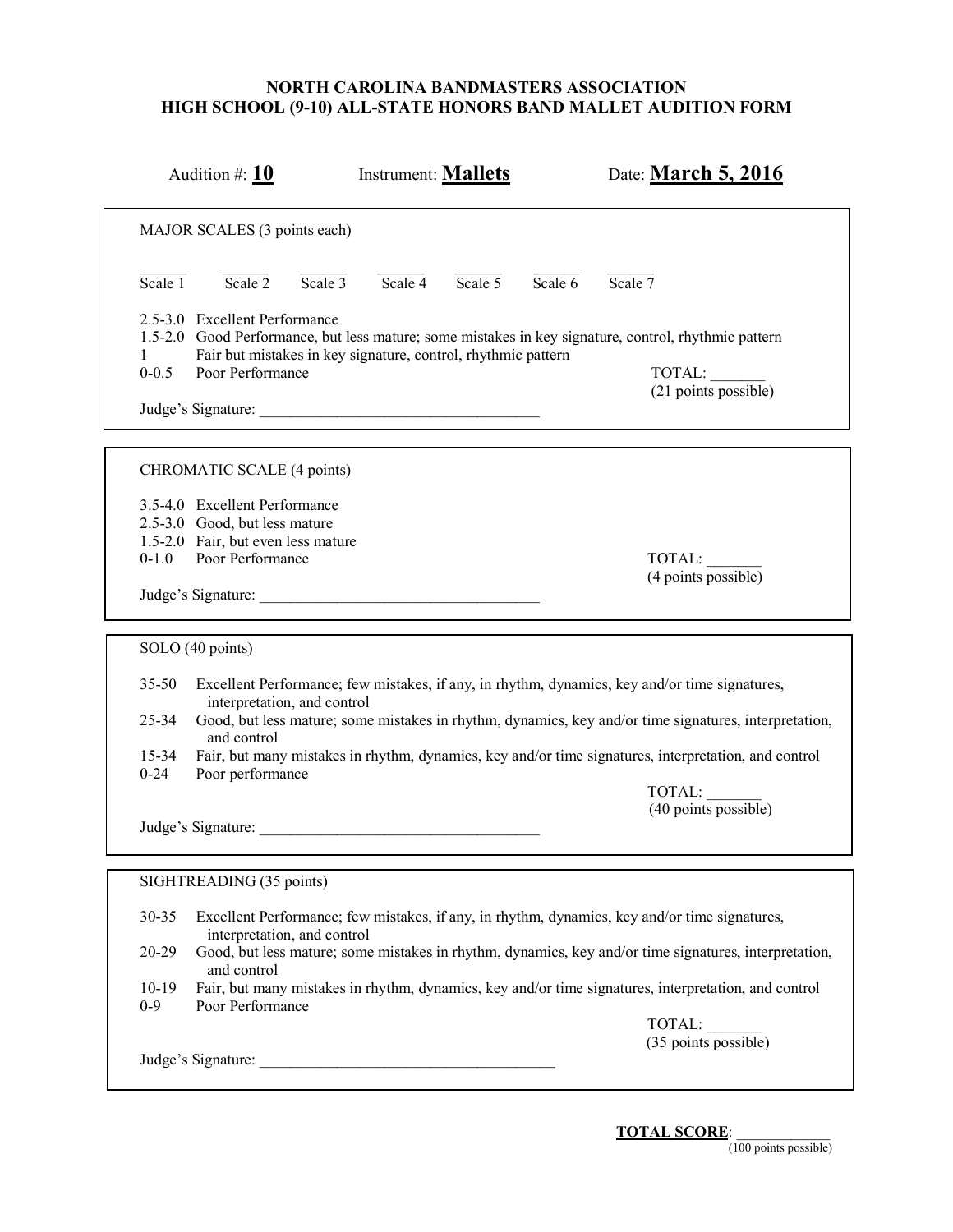|                                                 | Audition #: $11$                                                                                                                               |           | Instrument: <b>Mallets</b> |                 |           | Date: <b>March 5, 2016</b>                                                                                                                                                                                                                                                                                     |
|-------------------------------------------------|------------------------------------------------------------------------------------------------------------------------------------------------|-----------|----------------------------|-----------------|-----------|----------------------------------------------------------------------------------------------------------------------------------------------------------------------------------------------------------------------------------------------------------------------------------------------------------------|
|                                                 | MAJOR SCALES (3 points each)                                                                                                                   |           |                            |                 |           |                                                                                                                                                                                                                                                                                                                |
| $\overline{\text{Scale} 1}$                     | Scale $2$                                                                                                                                      | Scale $3$ |                            | Scale 4 Scale 5 | Scale $6$ | Scale $7$                                                                                                                                                                                                                                                                                                      |
| 1<br>$0 - 0.5$                                  | 2.5-3.0 Excellent Performance<br>Fair but mistakes in key signature, control, rhythmic pattern<br>Poor Performance                             |           |                            |                 |           | 1.5-2.0 Good Performance, but less mature; some mistakes in key signature, control, rhythmic pattern<br>TOTAL:<br>(21 points possible)                                                                                                                                                                         |
|                                                 | CHROMATIC SCALE (4 points)                                                                                                                     |           |                            |                 |           |                                                                                                                                                                                                                                                                                                                |
| $0 - 1.0$                                       | 3.5-4.0 Excellent Performance<br>2.5-3.0 Good, but less mature<br>1.5-2.0 Fair, but even less mature<br>Poor Performance<br>Judge's Signature: |           |                            |                 |           | TOTAL:<br>(4 points possible)                                                                                                                                                                                                                                                                                  |
|                                                 | SOLO (40 points)                                                                                                                               |           |                            |                 |           |                                                                                                                                                                                                                                                                                                                |
| $35 - 51$<br>$25 - 34$<br>$15 - 35$<br>$0 - 25$ | interpretation, and control<br>and control<br>Poor performance                                                                                 |           |                            |                 |           | Excellent Performance; few mistakes, if any, in rhythm, dynamics, key and/or time signatures,<br>Good, but less mature; some mistakes in rhythm, dynamics, key and/or time signatures, interpretation,<br>Fair, but many mistakes in rhythm, dynamics, key and/or time signatures, interpretation, and control |
|                                                 | Judge's Signature:                                                                                                                             |           |                            |                 |           | TOTAL:<br>$(40$ points possible)                                                                                                                                                                                                                                                                               |
|                                                 | SIGHTREADING (35 points)                                                                                                                       |           |                            |                 |           |                                                                                                                                                                                                                                                                                                                |
| 30-35                                           | interpretation, and control                                                                                                                    |           |                            |                 |           | Excellent Performance; few mistakes, if any, in rhythm, dynamics, key and/or time signatures,                                                                                                                                                                                                                  |
| 20-29<br>$10-19$                                | and control                                                                                                                                    |           |                            |                 |           | Good, but less mature; some mistakes in rhythm, dynamics, key and/or time signatures, interpretation,<br>Fair, but many mistakes in rhythm, dynamics, key and/or time signatures, interpretation, and control                                                                                                  |
| $0 - 9$                                         | Poor Performance                                                                                                                               |           |                            |                 |           | TOTAL:<br>$(35$ points possible)                                                                                                                                                                                                                                                                               |
|                                                 |                                                                                                                                                |           |                            |                 |           |                                                                                                                                                                                                                                                                                                                |